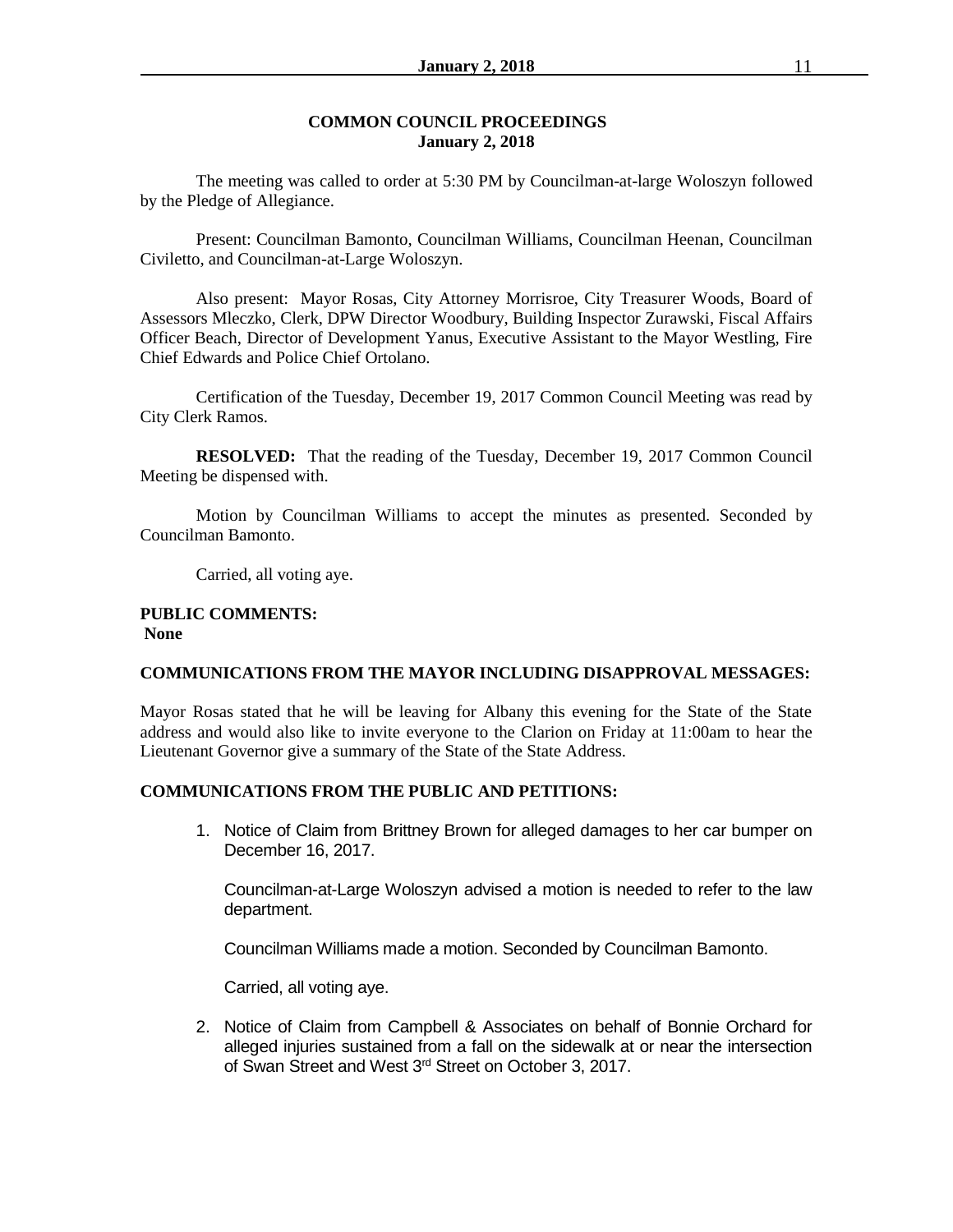Councilman-at-Large Woloszyn advised a motion is needed to refer to the law department.

Councilman Bamonto made a motion. Seconded by Councilman Williams.

Carried, all voting aye.

## **REPORTS OF STANDING COMMITTEES, BOARDS AND COMMISSIONS: UNFINISHED BUSINESS:**

Councilman Williams stated to DPW Director Woodbury that he would like the snow plows to come out earlier when it begins to snow, we are also looking into getting some temporary employees for the winter as long as it's good with the union and adding additional equipment for next year and the DPW Meeting will be the 4<sup>th</sup> Wednesday of each month in the Mayors Conference Room.

The Mayor stated that during the budget process we did have a discussion about the extra funds that we budgeted for the seasonal employees. That fund is what we would use to bring some of these staff members in if we need to. The goal is that if and when the need arises that is when we would use them.

Councilman Bamonto inquired to DPW Director about what is happening on 7<sup>th</sup> Street and Washington Avenue.

DPW Director Woodbury stated that there is an old water line in the middle of Washington Avenue and it broke this morning and it is probably fixed by now because we have a great crew and we have another one in the  $2<sup>nd</sup>$  ward that they are going to head to if they can make it tonight. Thank you to our crews for working in these subzero temperatures, these guys are amazing and my hats off to them and to everyone of our CDL drivers who give you every ounce that they can.

Councilman Heenen inquired to DPW Director Woodbury how many miles of roadway we have in the City and also how many people we have that are qualified to operate the plows.

DPW Director Woodbury stated there are 55 lane miles in the City of Dunkirk and we have 10 CDL qualified plow drivers.

Councilman Civiletto stated that he will be having the Safety Committee Meetings on the 2nd Wednesday of each month.

Councilman-at-Large Woloszyn stated that the Finance Committee Meeting will be on the 18<sup>th</sup> this month in the Mayors Conference Room. The final audit for 2016 is complete and they will begin working on the 2017 audit immediately. There was a delay in the audit this year because we did have a new firm this year. Hopefully we won't have those delays going into the future because now they are familiar with the City Books and the City Departments.

#### **UNFINISHED BUSINESS:**

None

## **PREFILED RESOLUTIONS:**

## **RESOLUTION #10-2018**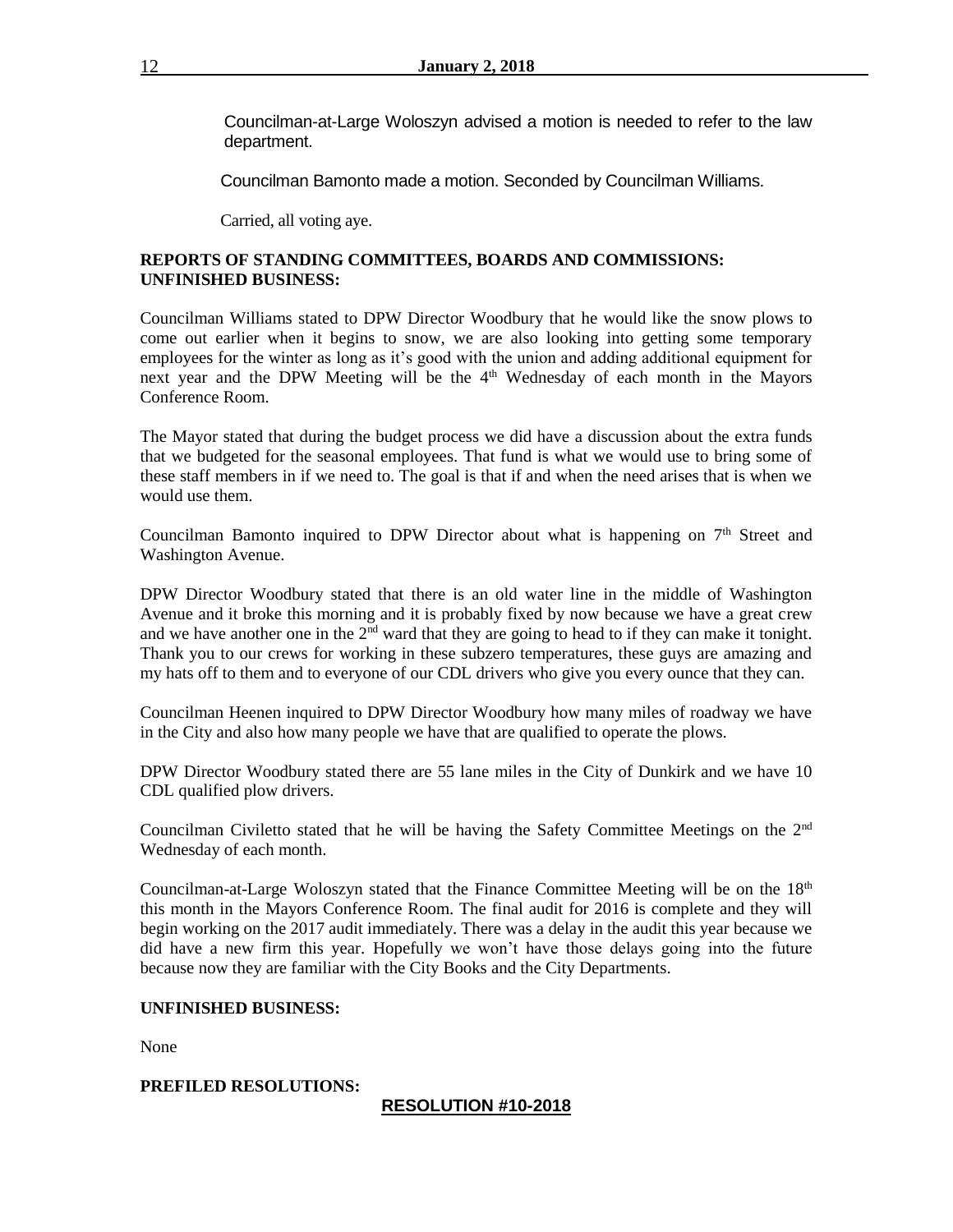### **January 2, 2018**

## **BY: THE ENTIRE COUNCIL**

# **AUTHORIZING ASSESSOR & LAW DEPARTMENT TO CONTRACT WITH COMMERCIAL APPRAISER TO DEFEND AGAINST 836 BRIGHAM ROAD TAX CHALLENGE**

**WHEREAS,** the owners of the real property located at 836 Brigham Road have filed a tax certiorari (i.e., tax assessment challenge lawsuit) against the City of Dunkirk, Chautauqua County and the Dunkirk Public Schools; and

**WHEREAS,** the taxing municipalities are working together to defend against said tax challenge lawsuit; and

**WHEREAS,** in such a case, the question of assessed value is frequently a battle of professional commercial property appraisers; and,

**WHEREAS**, the City of Dunkirk, through the City Assessor and the City Attorney, has a contract negotiated with Emminger, Newton, Pigeon, and Magyar, Inc., for commercial appraisal services not to exceed \$5,000.00; and,

**WHEREAS**, said services are exempt from the City Procurement Policy because said contract falls below the \$10,000 contract threshold, and because it is for professional services; now, therefore, be it

**RESOLVED,** that the City Assessor is hereby authorized and empowered to execute a contract, on behalf of the City of Dunkirk, with Emminger, Newton, Pigeon, and Magyar, Inc., 60 Lakefront Boulevard, Suite 120, Buffalo, New York 14202, for the provision of commercial appraisal of the property located at 836 Brigham Road; and, be it finally

**RESOLVED,** that the funds for the above will come from City Appraiser's Budget, to be partially reimbursed by Chautauqua County and the Dunkirk Public Schools.

Carried, all voting aye.

### **RESOLUTION #11-2018 January 2, 2018**

## **BY: THE ENTIRE COUNCIL**

# **AUTHORIZING ADMINISTRATION TO CONTRACT WITH PROFESSIONAL HUMAN RESOURCES TRAINER**

**WHEREAS,** the City of Dunkirk is attempting to modernize, improve and make sure its provision of city services are compliant with local, state and federal laws; and

**WHEREAS,** as part of these attempts includes modernizes how the city handles human resource issues; and